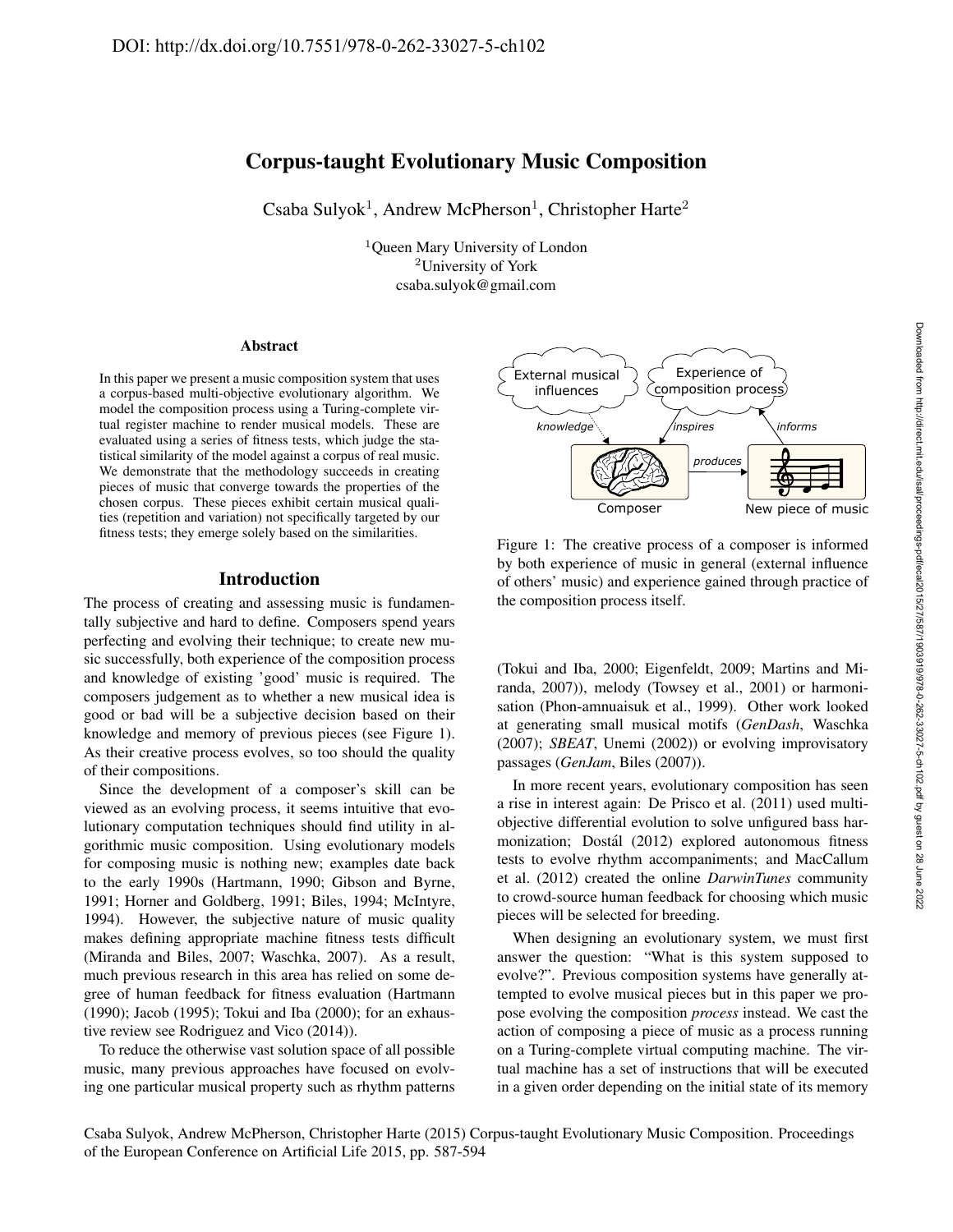(i.e. its program) and some way of writing notes onto a musical 'score' whenever an output instruction is encountered. The development of the composer's skill then becomes a genetic programming problem; the genotype is the program string presented to the virtual machine and the phenotype its musical output. In such a system, the executing process on the virtual machine can hold internal structuring rules and information that are not visible in the final musical phenotype. Whorley et al. (2013) address this point in the context of melody harmonization, the exact steps of which cannot be known just by listening to the piece of music. Decoupling the genetic program and the resulting musical phenotype in this way allows for the emergence of complex structures not possible in more constrained musical models. For example, a conditional branch statement in the program can cause the repetition of a single note or section, or perhaps even the entire piece depending on where it occurs. While the musical possibilities of this approach increase in number, the resulting space of possible outcomes is very large and hard to analyse (McIntyre, 1994; Martins and Miranda, 2007) so careful design of fitness evaluation is necessary.

As mentioned above, the composer's creative process cannot operate in a vacuum; it is necessarily dependent on the influence of works from previous composers. In the same way, our evaluation process employs fitness tests that judge the similarity between statistical properties of the current musical phenotype and those of a chosen corpus of existing music (in this case, a group of Bach keyboard exercises). Our evolutionary algorithm is multi-objective in nature, incorporating tests for a number of different properties (Fonseca and Fleming, 1993). Using statistical similarity with a corpus as musical fitness evaluation has been discussed before (Eigenfeldt (2012), Manaris et al. (2007)), but without the inclusion of a Turing-complete virtual machine. resulting space of possible outcomes is very large and hard the peace<br>to analyse (Mclatyoe, 1994; Martins and Miranda, 2007) so<br>
controll design of fitnesses with the interest and the secondary of the secondary outcomes c

Our aim here is to establish whether the use of virtual machine and corpus-based similarity tests together will help the system converge towards the properties of the chosen corpus. Although the phenotype in our current system is music, we propose this method as a generic one that can be applied to the evolution of any creative process.

### System overview

Our system follows a conventional genetic programming structure (see Figure 2). An initial population of genotypes (genetic strings) is generated randomly then each individual is run on the virtual machine in turn. The output of the virtual machine is a byte stream that is parsed by a *model builder* to create our phenotype, a musical model. The structure of this model is completely independent of the structure and mechanism of the virtual machine. This two-stage approach to rendering the model deviates from previous musical evolutionary systems in that the genetic string is not directly used to build the phenotype, instead being *interpreted*



Figure 2: Workflow of the algorithm: A population of genetic strings is interpreted by the virtual machine and the resulting bytes used to build models; statistical transforms are performed on the models to yield descriptors, which are used in similarity tests to assess fitness of the musical pieces. Based on these grades, genetic strings are bred and mutated to produce the next generation.

Each phenotype model is evaluated using a series of tests derived from the corpus. These tests focus on the underlying statistical properties of a model rather than the similarity of the data itself. High grades can therefore be achieved not only when a model is identical to a member of the corpus, but also when it is statistically similar to them. To produce these statistics, we subject models to a series of transform methods to produce a *descriptor*. The construct which creates a descriptor from a musical model is a *descriptor builder*. We refer to the complete set of tests as the *similarity test container*.

Based on the assigned grades, the *breeding chooser* chooses pairs of units for crossover, and the *breeder* splices these pairs to create offspring. The crossover and mutation process operates on the genetic strings producing a new generation of programs for the virtual machine to execute.

### Virtual machine

Our Turing-complete virtual machine interprets commands by reading 8-bit values from the current address pointed to by the the program counter and executing the assigned instructions. All possible values of a byte become potential opcodes mapped to a custom instruction set. The following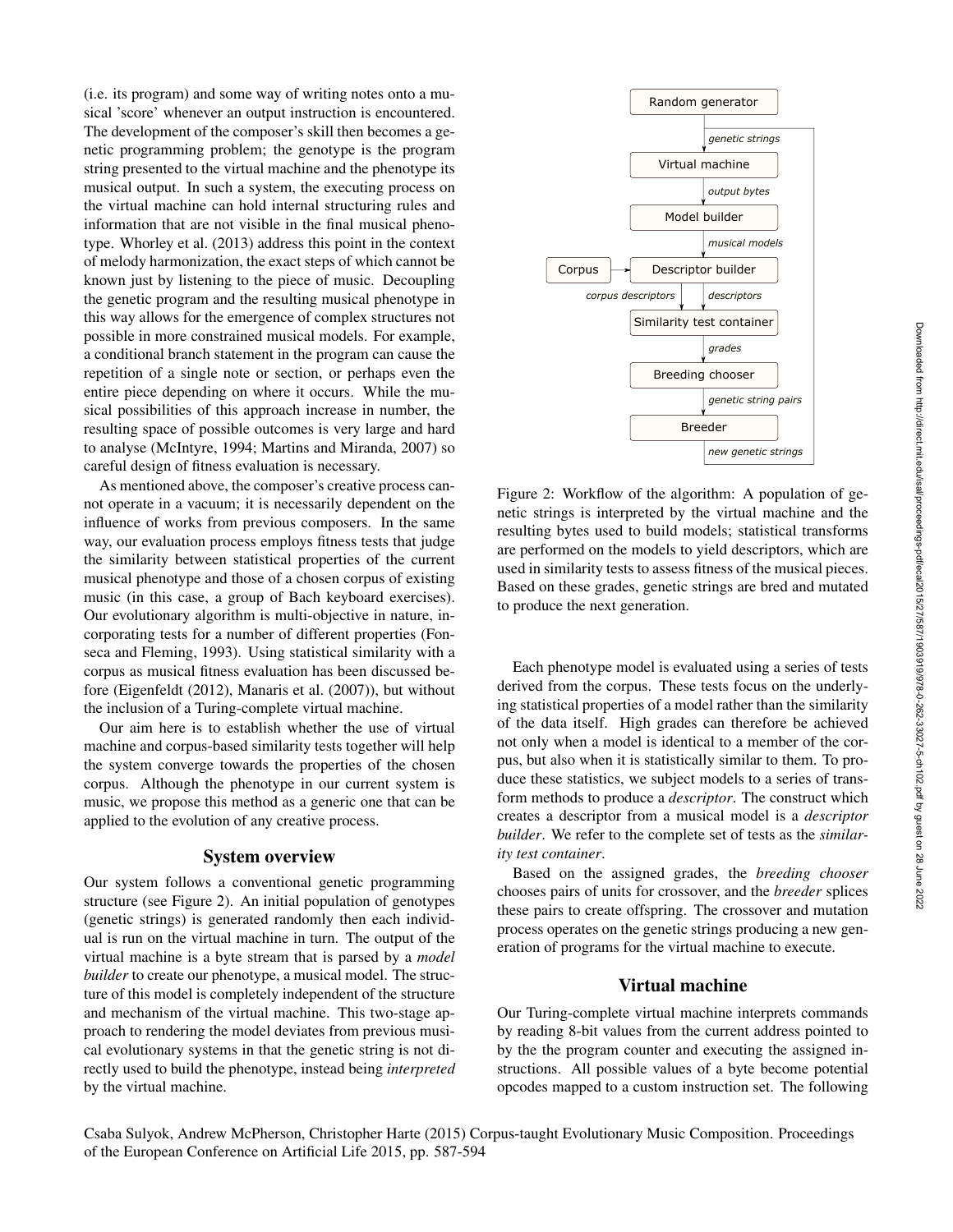

Figure 3: Regions of the genetic string dictate the complete initial conditions of the virtual machine. The first 64kB represents the machine's main memory; eight 8-bit general-purpose registers and an accumulator are provided for data manipulation; a 16-bit program counter and data pointer allow addressing of the main memory; a separate 8-bit stack pointer allows the machine to control a 256-byte call stack.

types of operations are defined:

- 1. *Data transfer* copy a segment of the RAM or a register to another segment of the RAM or to a register;
- 2. *Arithmetic & Logic* perform simple arithmetic/logical functions on a value within the RAM or a register;
- 3. *Branching & conditional instructions* move the program counter to a different location, optionally based on a condition;
- 4. *Machine control* internal commands such as halting or pushing/popping using the stack;
- 5. *Output commands* outputs a value from the RAM or a register; this is the main customization we use to make the virtual machine serve our purpose.

The virtual machine interprets bytes until a 'halt' command is found or until it has processed a preset maximum number of commands or outputs.

The genetic string defines the initial condition of the virtual machine; it encompasses the initial value of the random access memory, the stack and all registers. When a genetic string is fed into the virtual machine, all these segments are set as shown in Figure 3.

Since our virtual machine is a Von-Neumann machine, it can overwrite its own memory while the process executes. To avoid the genetic string being changed in this process, it is always copied rather than moved in the feeding process. This ensures that interpreting the same genetic string multiple times will always result in the same output. Therefore we can safely save, recall or re-evaluate any genotype. be a transies are defined.<br>
Do a transfer- copy a segurent of the RAM or a register<br>
Do another segment of the RAM or a register,<br> *ion absorbanceal*  $\frac{1}{2}$  parts and the mathematic de Legate perform simple arithmetic

# The musical model

Here, we define our musical model as a series of notes, each having three properties:

1. *Inter-onset interval (IOI)* - The time elapsed between the previous and current note onsets. For the first note, it is the time between the beginning of the piece and the note's onset. The unit of measurement for this property can be set globally; in this case, it is a 16th note value using a

| note 0 |  |  | note 1                                |  |                               |  |  |
|--------|--|--|---------------------------------------|--|-------------------------------|--|--|
|        |  |  |                                       |  | 0x00 0x02 0x32 0x02 0x02 0x34 |  |  |
|        |  |  | IOI duration pitch IOI duration pitch |  |                               |  |  |

Figure 4: The model building process: parsing bytes to obtain note properties. The byte stream output from the virtual machine is sliced into three-byte chunks representing notes using one byte per property.

- 2. *Duration* The current note's duration, in the same units as the IOI.
- 3. *Pitch* A numeric value representing the note's pitch between 0 and 127, mapped to the same pitches as defined in the MIDI<sup>1</sup> protocol. The value 69 is associated with the 440Hz concert A, an increase or decrease of one unit representing a pitch rise or fall of one semitone respectively.

To build an instance of this model, the model builder parses the output of the virtual machine (see Figure 4). It masks each byte to give the boundaries of the three properties: Inter-onset interval and duration use 4 bits (longest note is the whole note), and pitch uses 7 bits (values are between 0 and 127). The model builder ignores any note whose duration or pitch is 0.

The resulting model is essentially a 3-row matrix, where each row represents a property, and each column represents a note. Given a model m, the matrix element  $m_{2,n}$  is the pitch of the nth note. The model builder populates this matrix column-by-column.

# Corpus-based fitness tests

The fitness of any rendered phenotype is determined by a series of similarity tests. All tests aim to evaluate how statistically similar a model is to the models in the corpus. This allows a large space of phenotypes to achieve high scores on the tests, not just the ones identical to a member of the corpus.

Here we take a holistic approach to building these tests, i.e. we test fundamental properties of our models instead

<sup>1</sup>Musical Instrument Digital Interface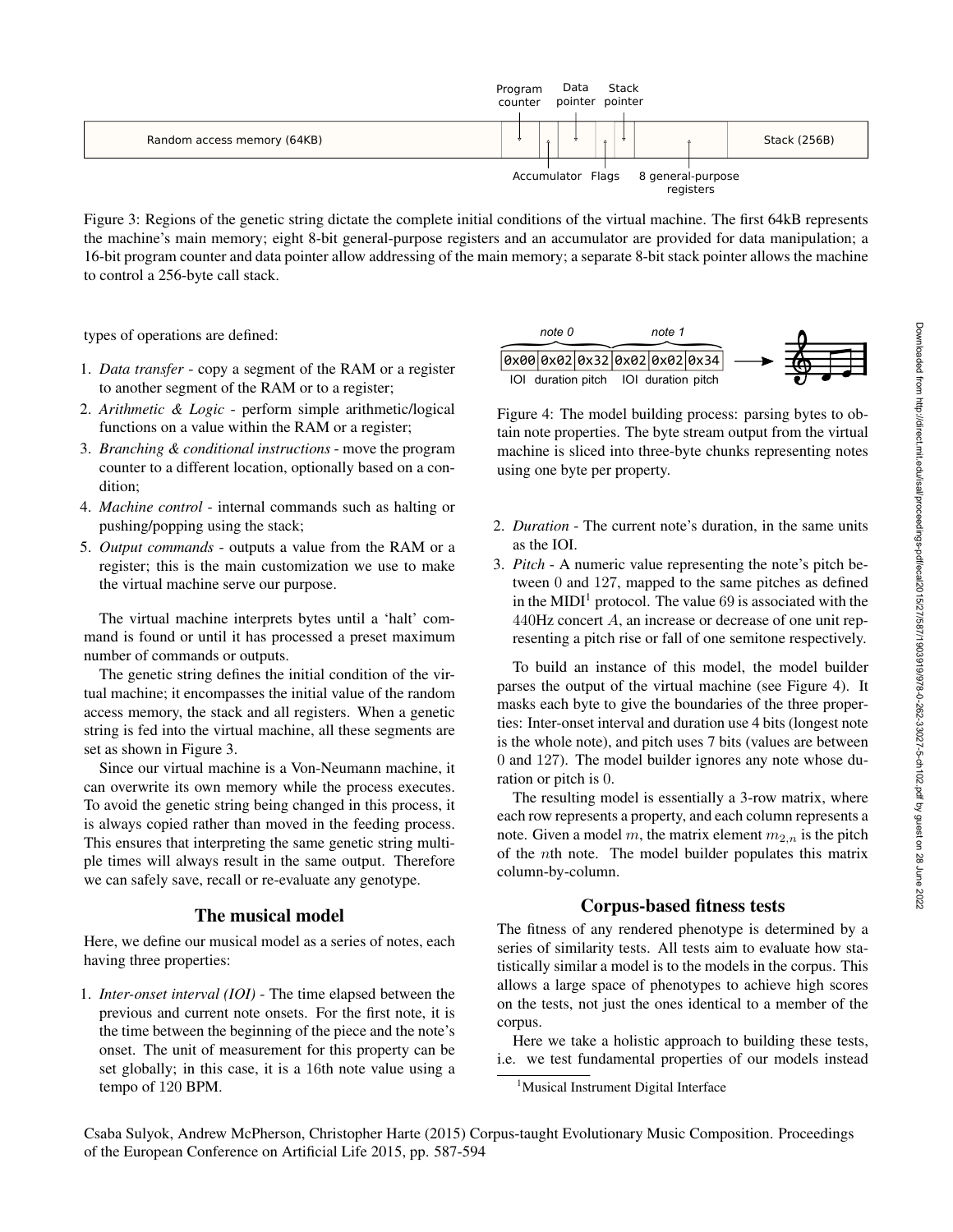of properties specific to music theory. We wish to find out whether looking only at the fundamental distributions' similarities allows the system to converge towards musical traits without the need to specifically test for them. This approach allows us to keep the generic aspect of this algorithm, so non-musical models may also benefit from it.

We define two types of tests: those revolving around a single property, such as total duration or overall number of notes, and those revolving around statistical property distributions.

We will refer to the overall number of tests as  $T$ . Given a model m and test index t, the test  $f_t(m)$  returns a *grade*  $q_{t,m}$ , which is a numerical value between 0 and 1. The model's overall grade  $\bar{g}_m$  is determined by a linear combination of the individual grades per test. We will refer to the coefficients of this equation as *importances*, since a higher coefficient means the test impacts the overall grade more. Every test  $f_t$  is assigned a predefined importance  $i_t$ . The importances are scaled to sum to 1 over all tests:

$$
\sum_{t=0}^{T-1} i_t = 1,\t\t(1)
$$

therefore the overall grades will also be between 0 and 1:

$$
g_{t,m} \in [0,1] \Rightarrow \bar{g}_m = \sum_{t=0}^{T-1} i_t g_{m,t} \in [0,1].
$$
 (2)

### Chosen corpus

We have chosen Bach's *Inventions and Sinfonias*, comprising 30 keyboard exercises, as our corpus. This catalogue of musical pieces was chosen for the following reasons:

- *Relatively short pieces of equal length* For this research, we wish to test if, given a corpus of small length pieces, our system will converge to create pieces of similar length. Using this constrained length can help demonstrate that our algorithm finds the appropriate solution subspace where pieces of these lengths live.
- *Constant tempo* We have not included tempo as a property which changes within the models (it is preset to 120 BPM) and we do not test for it.
- *Similar style* Stylistically, all pieces of the corpus are similar in phrasing and property distribution. By using them, we once again limit our solution subspace and test whether or not the algorithm can find it.

The corpus is has been extracted from a set of MIDI files<sup>2</sup>. Our musical model has a structure similar to MIDI, therefore the algorithm has been extended to support conversion between the two representations.

The corpus files all comprise a single track of polyphonic music, therefore our system currently also produces singletrack polyphonic music. The files in the corpus have been



Figure 5: Deduced normal distribution test for musical model length. The length distribution for the pieces in the corpus (histogram bars) determines the grading schema we use for input models. The thick overlayed line shows the deduced normal curve.

generated from a score rather then recorded by a human player. As a result they contain no *musical expression* such as changes in dynamics and tempo (e.g. all notes have velocity 127). For this reason our current systme does not use velocity as a property of notes within the models but it could easily be added at a later stage.

## Normal distribution tests

In our first corpus-based tests, we evaluate two single-value properties of a model: the *total duration* and *overall number of notes*.

To test similarity, we assume a normal distribution for both properties. We calculate the mean  $\mu_c$  and standard deviation  $\sigma_c$  of all lengths are number of notes in the corpus. The normal distribution is scaled so the value of  $\mu_c$  gives a fitness of 1. This results in the first two tests within our similarity test container. Figure 5 shows the deduced normal of the length test and the histogram of the lengths of the corpus, to show the correlation.

#### Descriptor correlation tests

In this system, a descriptor is the output of a series of transform methods applied to an input model. The rest of our tests look at similarity between the descriptors of the input and that of the corpus. Four transforms are applied to each of the three properties of a model, resulting in a total of twelve correlation tests. The input for these transforms is always one property of all notes, i.e. it is a row of the model matrix.

The following transforms are used to build the descriptor:

Histogram A histogram shows the distribution of the different values within the input data. For example, when analysing inter-onset intervals, a histogram represents the distribution of quarter notes and eighth notes etc. If two

 $^{2}$ Downloaded from www.midiworld.com/bach.htm

Csaba Sulyok, Andrew McPherson, Christopher Harte (2015) Corpus-taught Evolutionary Music Composition. Proceedings of the European Conference on Artificial Life 2015, pp. 587-594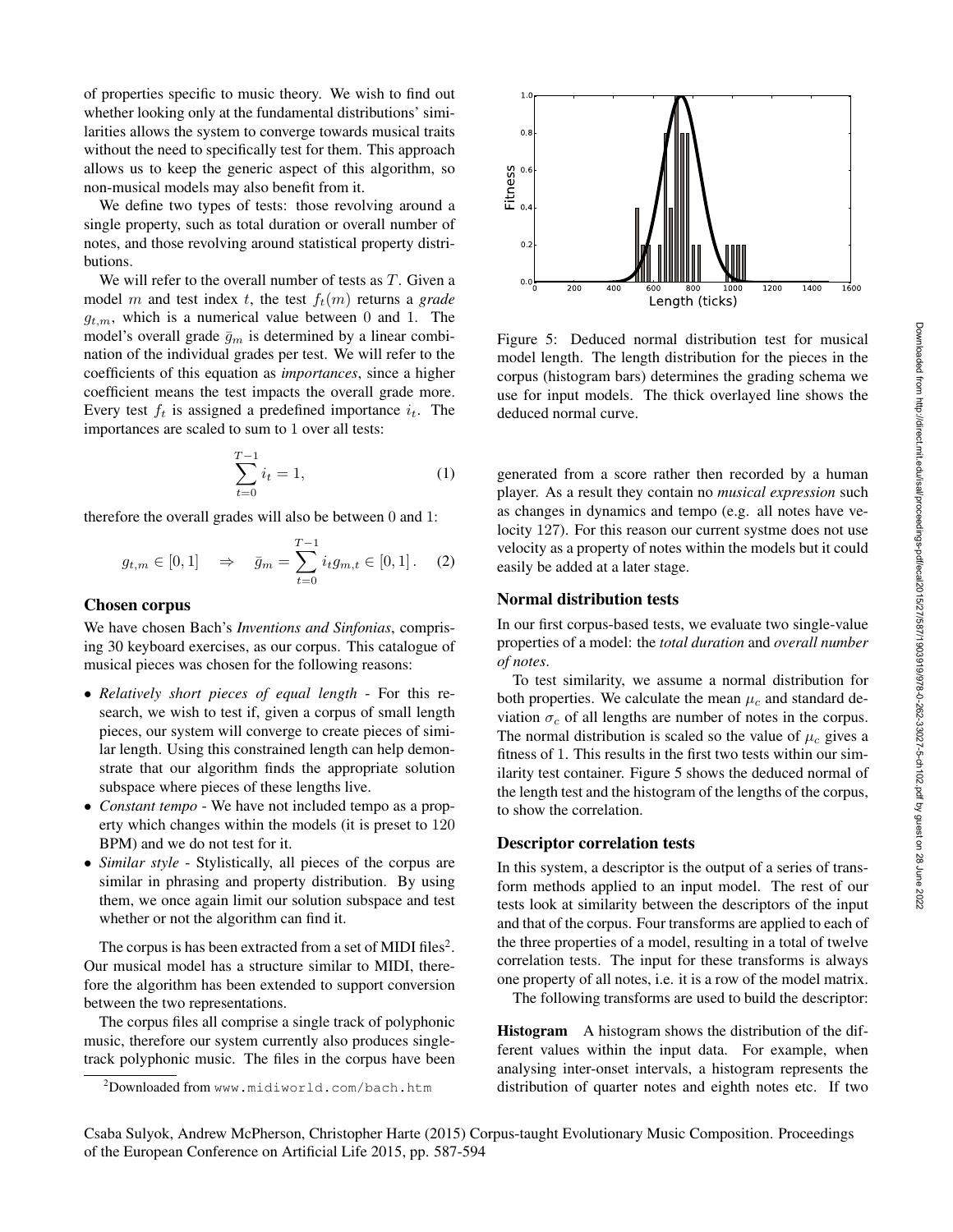descriptors have a similar histogram for a property, it means the distribution of that property is similar. The associated test discourages unlikely values (e.g. very low or very high pitches), where the likelihood of a value is determined by the corpus.

Histogram of differential This transform shows the distribution of the rate of change between consecutive notes. It represents the contour of a property. The associated test discourages unlikely changes (e.g. large rises or falls in pitch).

Fourier transform The previous transforms lose all time information, therefore they are not appropriate for testing repetition and structure. By applying a discrete Fourier transform to a property, we can see repetitive time-domain patterns appear as peaks in the spectrum. Similarity of these properties may encourage the emergence of rhythmic patterns and meter.

Fourier transform of differential This transform shows the repeating patterns in the rate of change between consecutive values.

All these transforms produce an output of size 128, independent of the size of the input. Therefore a descriptor is encoded as a matrix of size  $12 \times 128$ .

We calculate the correlation between two descriptors lineby-line, because we want to be able to assign different importances to the transforms. Therefore we produce 12 grades.

To calculate the correlation between the same line of two descriptors, we use the *Pearson correlation coefficient* (r). Given the *i*th lines from descriptors  $D$  and  $E$ , denoted by  $D_i$ and  $E_i$ , and their mean values denoted by  $\bar{D}_i$  and  $\bar{E}_i$ , their correlation coefficient is given by the following equation:

$$
r_{D_i, E_i} = \frac{\sum_{i=0}^{127} (D_i - \bar{D}_i)(E_i - \bar{E}_i)}{\sqrt{\sum_{i=0}^{127} (D_i - \bar{D}_i)^2} \sqrt{\sum_{i=0}^{127} (E_i - \bar{E}_i)^2}}
$$
(3)

The resulting coefficient is between  $-1$  and 1. Positive values imply positive correlation, negative values imply negative correlation and a value of 0 implies no correlation. In our tests, we return 0 for negative values because we do not wish to obtain negative fitness scores. This approach allows us to return grades between the values of 0 and 1 without having to normalize the descriptors themselves.

# Corpus clustering

We have defined correlation between two descriptors but our corpus consists of 30 different musical models, all of which have a different descriptor. Therefore a method must be used to incorporate the data from all 30 corpus members into the test. To verify how well this incorporation works, we evaluate the members of the corpus themselves using our tests.



Figure 6: Similarity test results of corpus for different numbers of clusters; the models have been sorted by correlation.

A possible reference descriptor could be the centre of all descriptors from the corpus. This would be a *single niche* (Mahfoud, 1995) within our solution space. Experimenting with this approach reveals that testing the corpus itself gives relatively small grades (between 70 and 80%). This suggests that taking just one niche narrows down our solution space so much that even the corpus cannot achieve a high enough grade.

Another possible approach is to use all corpus members as niches, i.e. measure an input model's correlation to each of the corpus members and take the maximum value. In this case, all corpus members score 100%. However, this can become computationally expensive, and might broaden the solution space too much.

To obtain the best of both approaches, we *cluster* our corpus, partitioning the descriptors into  $K$  subsets. Afterwards we can use the centres of these clusters as reference descriptors, and test for the maximal correlation with a centre.

The clustering happens offline, before the evolutionary algorithm starts. It only needs to be done once therefore we do not have to worry about the computational expense. We use the *iterative partitional clustering algorithm* (Jain and Dubes, 1988), using the following steps:

- 1. Define the cluster centres as the first K descriptors.
- 2. Classify each descriptor into one of the  $K$  partitions by taking the minimal square error.
- 3. Find the new centres of gravity by taking the mean descriptor of each partition. Assign these as the new cluster centres.
- 4. Repeat steps 2-3 until no change occurs between iterations, or the number of steps reaches a maximum value (to avoid infinite oscillation).

This approach allows the flexibility of changing the value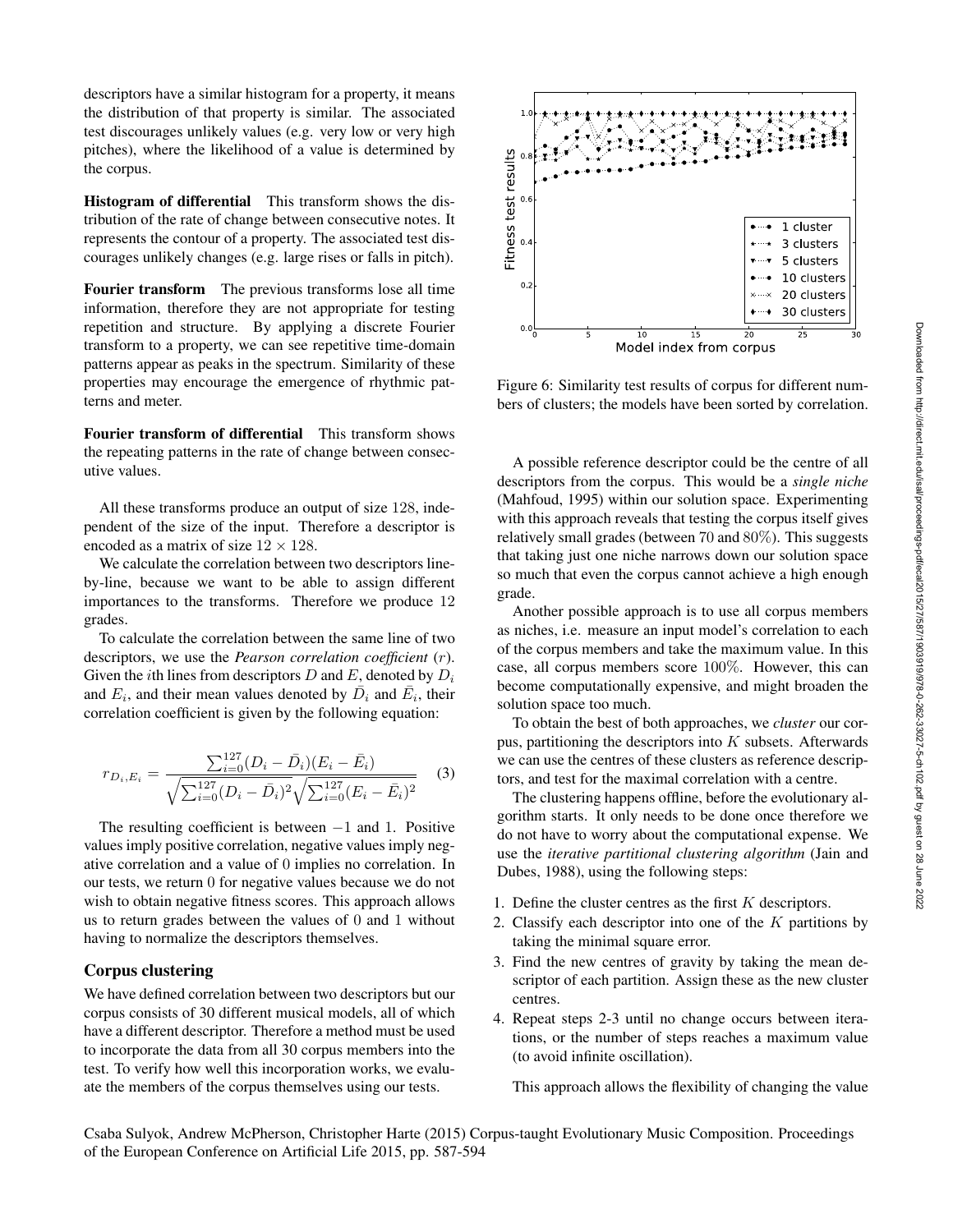

Figure 7: Visualization of crossover process; random cut points are chosen on the parents and offspring created from their recombination.

of K between runs. The two methods proposed initially can also be achieved by setting  $K = 1$  or  $K = 30$ , respectively. Figure 6 shows the achieved grades of the corpus using different values for K.

### Evolution strategy

Once all model grades have been calculated, we choose pairs of individuals for crossover. We use a *complementary phenotype selection* process (Dolin et al., 2002), which looks at individual test grades as well as overall scores. It chooses a mother based on roulette-wheel selection and builds hypothetical best-case offspring with all potential fathers. The hypothetical best-case offspring have the maximum grade for each test from the mother and father. The father is then chosen based on roulette-wheel selection applied to these grades.

When creating and breeding genetic strings, we do not concern ourselves with how this genetic string will be used later on, we simply view it as a byte array. In the first run of the algorithm, the generation-zero genetic strings are randomly generated byte arrays of the given size. In all subsequent generations, offspring are spliced versions of their parents. We will refer to the genetic strings of the parents as  $p_0$  and  $p_1$ .

With the parents  $p_0$  and  $p_1$  chosen, the *genetic string breeder* builds two new genetic strings  $o_0$  and  $o_1$ . It chooses a random number of cut points, separates  $p_0$  and  $p_1$  into chunks and populates the offspring (Figure 7). One chunk is taken from one parent, the next from the other.

Children  $o_0$  and  $o_1$  are then mutated by taking a random number of byte indices, and randomizing those bytes. The ratios of maximum cut points and maximum mutated bytes to the genetic string size are predefined for each run of the experiment.

*Survival of the fittest* is applied before the crossover process. A subset of the population can survive into the next generation. The ratio of the surviving units in a population is a predefined value. The units with maximum overall grades are allowed to survive into the next generation, but they are



Figure 8: Progression of grades over 20000 generations: the mean and maximum grades for each generation, averaged over the 40 runs. The maximum grades steadily rise, while the mean grades seem to plateau quickly.

given an *age* value, so no phenotype can survive more than a given number of generations.

### Experiments & results

For this paper we have run a total of 40 experiments, each time allowing the algorithm to reach 20000 generations; the parameters used here have been derived empirically from earlier test runs. We used a population size of 256 with a survival rate of 3% and number of clusters  $K = 5$ . The virtual machine's stopping conditions are a maximum of 60000 commands or 2500 output bytes. The breeder uses a 0.1% maximum cut point ratio and a 2% maximum mutation ratio.

In early experiments, it was found that some fitness tests tend to block others, preventing them from achieving high scores; importances have therefore been set to mitigate against this. For example, models with fewer notes have a higher probability of scoring well on correlation tests and this would block the emergence of desired lengths or number of notes. Therefore, the single property normal tests havea high importance.

The algorithm saves a number of files every 2500 generations. The first is the algorithm's current state, which can be imported for analysis or continuation. This file contains only the last generation. The second cyclically saved file holds all the test results since the past save. This way, none of them are lost, but only a limited number are in memory at any given time. The third file is a MIDI export of the highest-scoring model in the current generation.

To analyse the results of our series of tests, we take a look at the overall progression of the test results. Figure 8 shows the mean and maximum grades per generation, averaged over the 40 runs. We can observe a steady rise in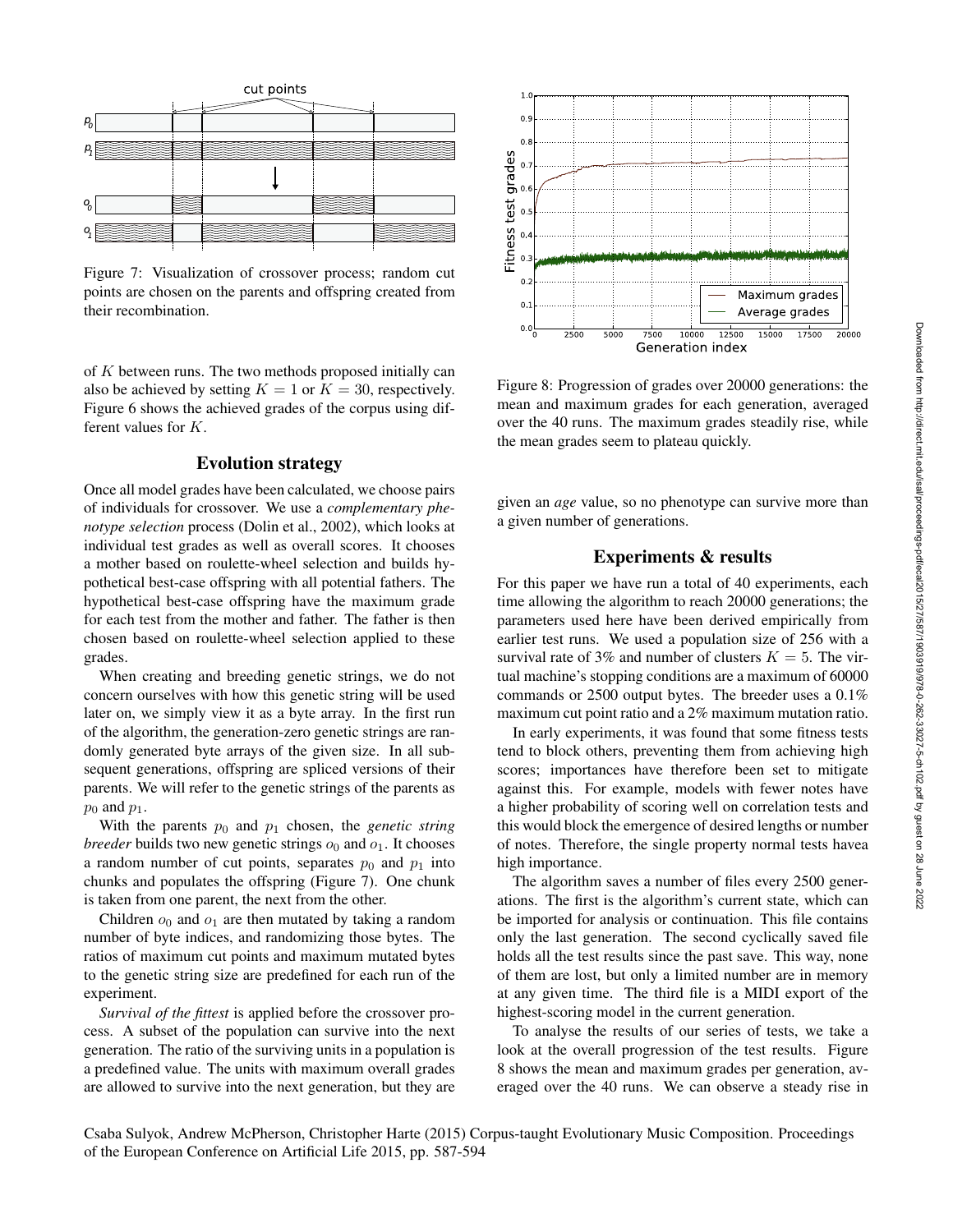

Figure 9: Distribution of highest-scoring individual grades. Every run managed to converge to at least a 60% correlation.

the maximum score, but stagnation in the mean values. This can be explained by the fragility of a genetic string when faced with crossover and mutation; even a small change can produce a completely different musical model.

Figure 9 shows the grade distribution of the highestscoring individual in each run. It demonstrates that the algorithm gives consistent results on different iterations.

Examining the resulting MIDI files<sup>3</sup> allows us to evaluate, albeit subjectively, the musicality of the results. Their durations are universally within the boundaries dictated by the corpus statistics, although many achieve this with a smaller than desired number of notes (i.e. the notes are on average longer). Most exhibit recurring patterns of varying lengths, while some sound more random.

Figure 10 presents a selection from the results, demonstrating emergence of some musical properties, namely *repetition* and *variation*. Another property that emerges in rare cases is *segmentation*, i.e. longer sequences recurring at different times. Our tests did not specifically focus any of these properties, rather, they have emerged solely based on the similarity to the corpus.

Although repetition and variation appear in these pieces, other musical properties such as *harmony*, *melody* or *entropy*, are somewhat lacking. This suggests the need for further fitness tests inspired by music-theory.

### Conclusion & future work

In this paper we have demonstrated a novel approach to evolutionary music composition: evolving the composition process rather than the product. By using a Turing-complete virtual machine, we have successfully defined our genotype

as that process. Using a corpus of real music, we have derived tests to measure similarity of musical pieces to a set of niches.

Our results are promising, demonstrating that while this approach succeeds at converging towards the properties of the pieces in the corpus, is still only produces partially musical results. Some traits such as repetition and segmentation do arise, but there is still much room for improvement.

As a first step towards the reinforcement of the current ideas, we propose further test runs using different settings. The choice of parameters for the current run was largely empirical, therefore it may be interesting to assess differences arising from altering parameters such as population sizes, numbers of generations and survival rates.

For further research, we propose the inclusion of musictheory-inspired tests, which could accurately assess specific musical traits that do not yet emerge in the current context, such as harmony and entropy.

Improvements could also be made by a different choice of corpus. Since the current one had no musical expression, it would be interesting to explore what musical pieces played by human musicians could teach our system to do. Incorporation of velocity into the model properties would then allow us to test for accentuation and expressive tempo changes. We could also extend our corpus to include multivoice pieces such as string quartets. By testing the voices separately, the system could potentially detect the need for different pitch ranges or inter-onset intervals in the individual voices.

#### References

- Biles, J. (1994). GenJam: A genetic algorithm for generating jazz solos. pages 131–137.
- Biles, J. A. (2007). Improvizing with genetic algorithms: GenJam. In *Evolutionary Computer Music*. Springer London.
- De Prisco, R., Zaccagnino, G., and Zaccagnino, R. (2011). A multiobjective differential evolution algorithm for 4-voice compositions. In *Differential Evolution (SDE), 2011 IEEE Symposium on*, pages 1–8.
- Dolin, B., Arenas, M. G., and Guervós, J. J. M. (2002). Opposites attract: Complementary phenotype selection for crossover in genetic programming. In *Proceedings of the 7th International Conference on Parallel Problem Solving from Nature*, PPSN VII, pages 142–152, London, UK, UK. Springer-Verlag.
- Dostál, M. (2012). Musically meaningful fitness and mutation for autonomous evolution of rhythm accompaniment. *Soft Computing*, 16(12):2009–2026.
- Eigenfeldt, A. (2009). The evolution of evolutionary software: Intelligent rhythm generation in kinetic engine. In *EvoWorkshops*, volume 5484, pages 498–507. Springer.
- Eigenfeldt, A. (2012). Focus corpus-based recombinant composition using a genetic algorithm.

 $3$ All All MIDI files and scores are uploaded to http://csabasulyok.bitbucket.org/emc